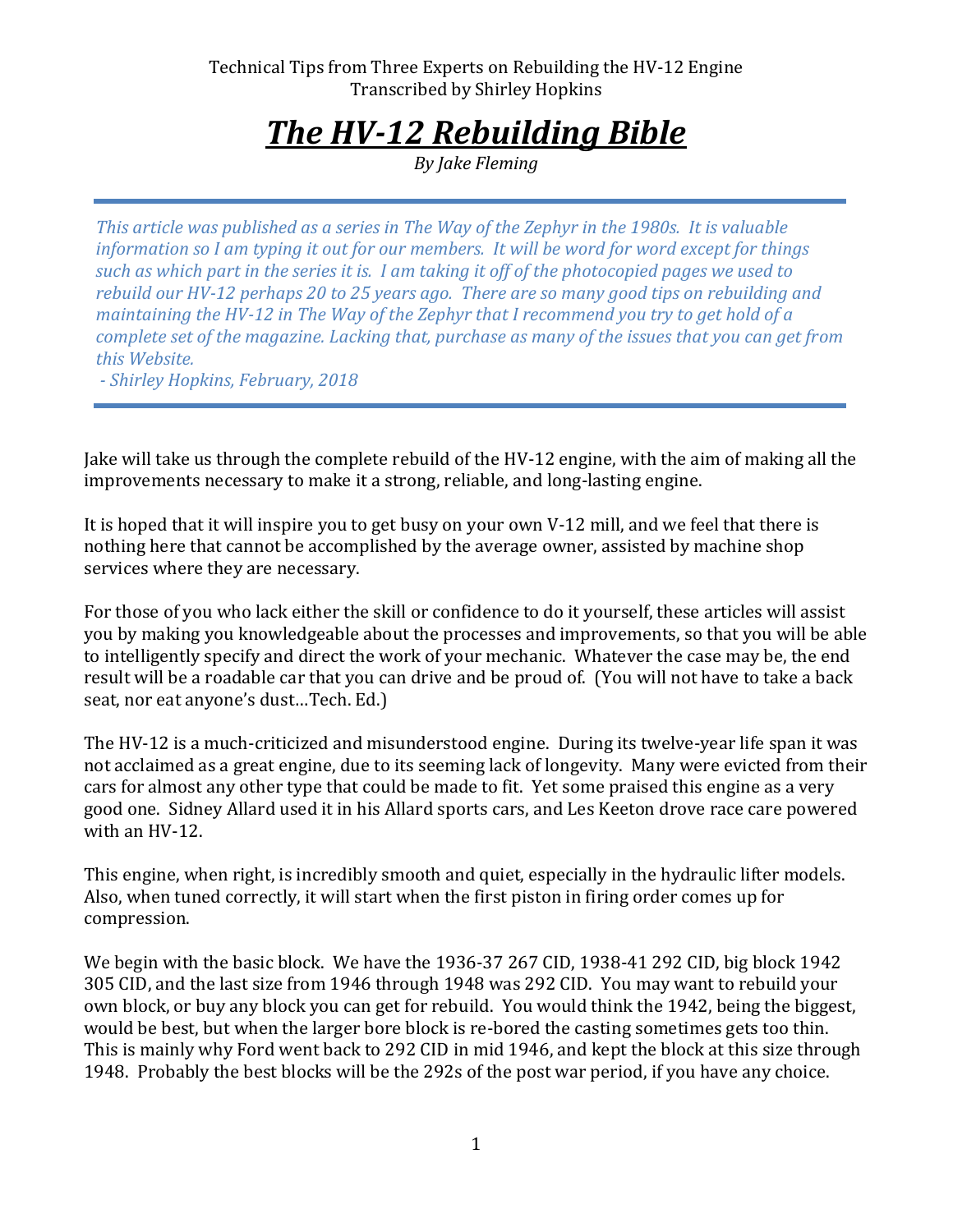Here are a few tips on disassembly of the block before cleanup. Probably the hardest job is getting the valves and guides out. If you do not intend to reuse the old valves, and I doubt you will, the best way is to break the valve head off the stem. Try to turn the crankshaft so the valve is open, strike the valve head with a hammer, and the head will break off. Then take a short piece of pipe, fit is over the valve stem, and drive the valve guide down enough to remove the horseshoe keeper. Soaking the guide with penetrating oil beforehand will help. Then pry the guide up and down until it pops out the top of the block. If you do not use the break method, you have to use a valve pry bar or other spring tool hooked into the bottom groove of the guide to lower it enough in the block to remove the keeper. This method would be used on a repair job or replacement of a lifter. The remaining disassembly such as pistons, cam, etc. is about like any Ford V-8 or similar engine.



A good engine stand is a joy forever. This is an Owatonna.

Thoroughly clean the block, including removing the water freeze plugs to get to the water passages. After cleanup, check for cracks around the valve seat area, a common problem. This really should be done by the magnaflux method by a machine shop. Some cracks can be repaired by cold-weld process. If the bore is too big, you can sleeve the block and go back to the standard bore, or at least to the pistons you may have. One important item is the valve lifter bores. If they are badly rusted or pitted, this may mean the end of the block at this point. I know of no oversize lifters of the solid type, or bodies of the hydraulic type. To have too much clearance at the lifters means 24 places to lose some oil pressure in the hydraulic models, a point we do not want to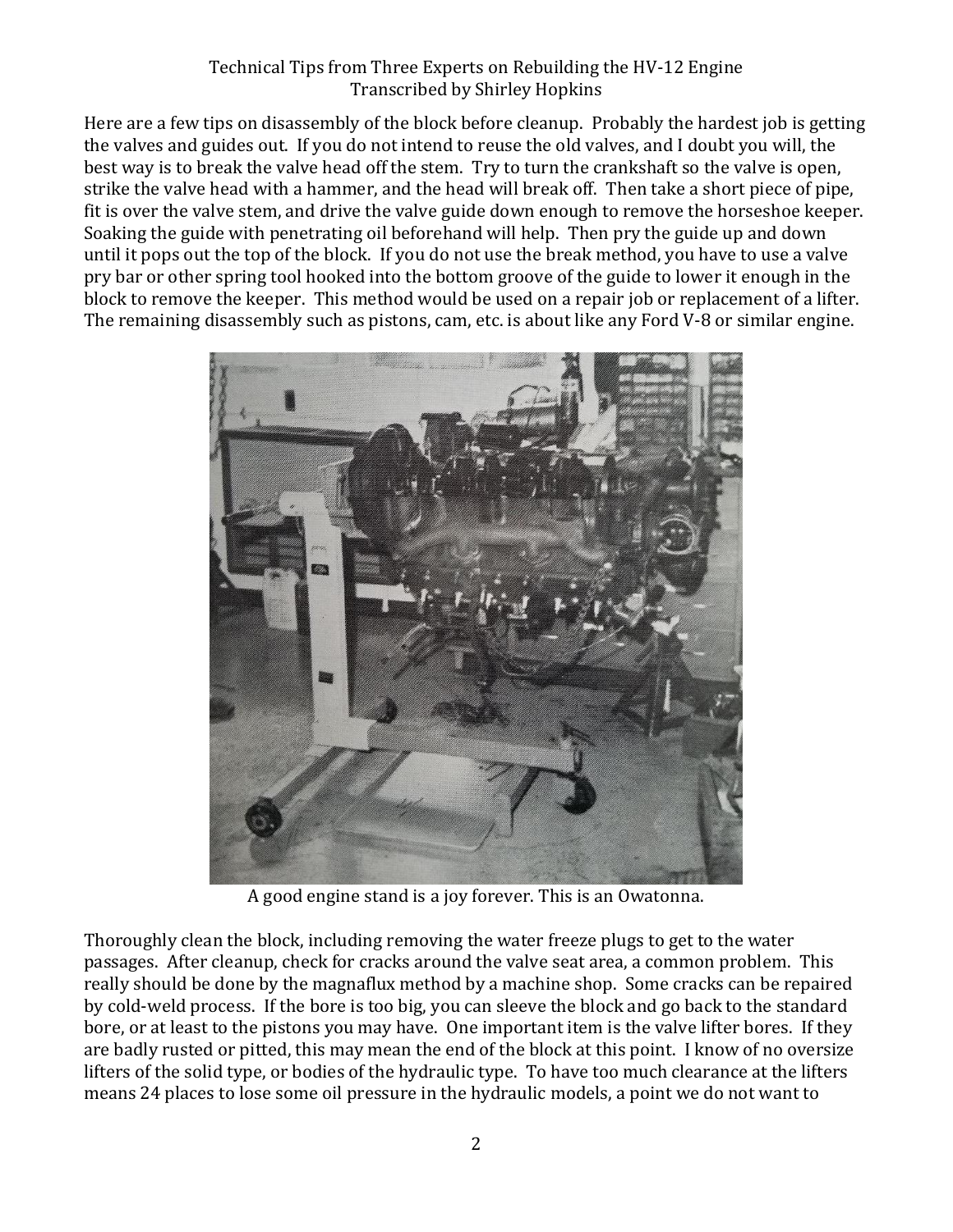happen if it can be avoided. If the block checks out okay as to cracks and lifter bores, it is time to have it rebored to the piston size you want to use. If a few cylinder bores require a much bigger size to clean up out of round or pits, you can sleeve only the bad bores, but bore the sleeve to equal size of the non-sleeved ones. Never mix piston sizes. If the block is a good one and the bores measure out all the same and there is minimum taper and ovality, it will not need to be bored, as a simple honing will suffice to prepare it for new rings. The only other probable machine work to the block would be the valve seats. If they are badly pitted or burned to the point that they cannot be ground, new valve seats may have to be installed. I suggest a machine shop do this. The new seat has to be chilled to slightly shrink it before it is inserted in the block. This should be done by an experienced mechanic.

Next, the new freeze plugs can be installed and the block will be ready for assembly.

I will now discuss the crankshaft and the main bearings. First, the 1942-48 crank is best because there are no sludge traps in the crank throws as in early cranks, and the larger rod bearings will give longer wear life to the bearings. The latest crank requires a mating flywheel because of a difference in the transmission pilot bearing. It is in the flywheel in earlier models and in the end of the crank in late models. If it is in the end of the crank it should be pulled with a bearing puller and checked for wear by spinning it in the air and listening and feeling for rough spots. If there is any doubt, replace it as they are easy to get from any bearing house. Also, the latest flexible flywheel requires a late model starter, or a modification to the starter drive gear by reducing its diameter a bit to clear the flywheel shoulder diameter.

Now, depending on what crank you have available, proceed to have a machine shop turn all bearing surfaces to clean up the score marks and grind to a correct bearing undersize. These are in increments of ten thousandths (.010). The machine shop must be told the correct original dimensions of the crankshaft journals so that they can use them as a base benchmark. One more important modification, if not already done, have the machine shop grind off the oil slinger fin at the rear of the crank. The first one just behind the rear main bearing must stay; it is to ride against the rear main to control end thrust. The next one was originally to act as an oil slinger in the upper and lower cavities to attempt to keep oil from leaking into the clutch area. This method did not work very well. By cutting off this rear slinger fin and reducing the shaft to 2.500 diameter, we will prepare the crank for the new rear main seal. Remove the slinger cavities in the block and rear main cap, and replace them with Ford or Mercury main seals. These are sometimes called rope seals. When you install the seal holders in the lock and the rear main bearing cap, use sealing compound such as Ford part #D7AZ-19554-B or equivalent liberally. We want to keep all the oil on the engine side of the block. Some like to line bore the main bearings to be sure they are in a straight line with the block. Note the main caps are numbered 1,2,3, and 4. Install the vibration damper and pulley assembly on the crankshaft before installing the crankshaft in the block. Also install the upper front crank seal which is a rope affair, before putting the crankshaft into the block.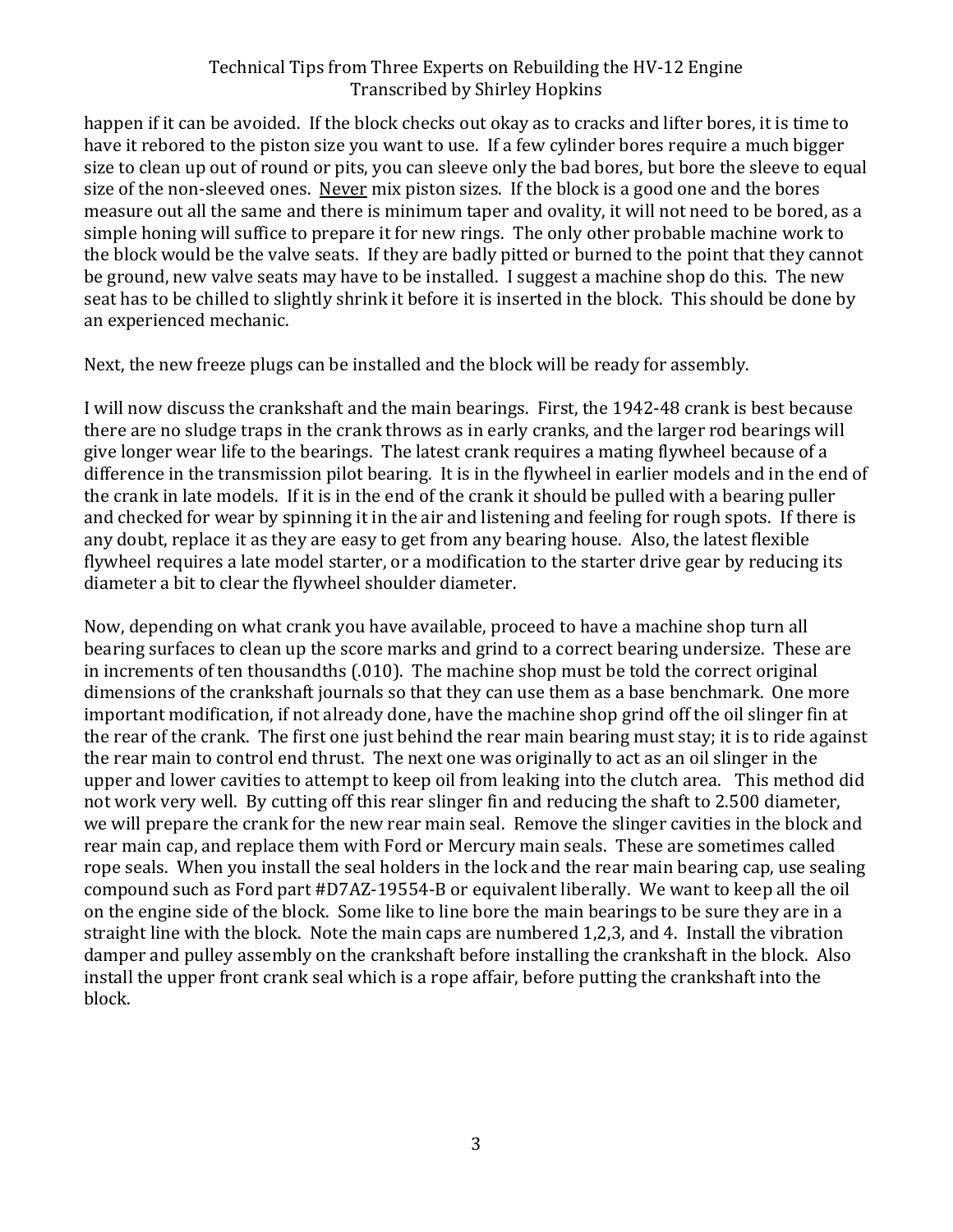

Probably line boring is best, but it requires new main bearing inserts with plenty of bearing material which will be removed in the process. However, I did not do this. My bearings were ordered to the proper undersize to match the crank size to which it was ground. I then installed the crank in the block, complete with bearing halves in the block. Slip the lower bearing halves in the caps, and then before you bolt on the caps, insert a strip of *Plastigage* (made by *Perfect Circle*) (Editor's Note: Now a Clevite product) for measuring bearing clearance in each cap. Get the .001- .005 size in the green sleeve. This piece should run fore and aft the width of the bearing.

Then torque the main bearing cap bolts to 70 ft-pounds. **Do not turn the crank**! Then remove all the bearing caps and examine the squeezed out *Plastigage*. By looking at the width of the squeezed material and comparing it to the gauge chart on the paper sleeve it came in, it will tell you your clearance of the journal to the bearing. It should be between .001 and .003, and .0015 would be considered perfect. Ideally, they should all be alike if the machine shop and the bearing people were on the ball. One more thing, the width of the flattened material should be parallel and the same width fore and aft on all bearings, and the same one to another. This would indicate the straightness of the crank and its grinding compared to the block. My crank and block passed this test very well even though I did not line bore.

If you are using an early crank, 1941 and earlier, you must remove one of the plug caps in each crank throw to clean out the sludge traps. If this is not done, I can guarantee your bearings will fail later on from grime feeding out of the crank. By removing only one from each throw, you can thoroughly clean out the trap and not have so many plugs to reinstall. After the cleanout, buy new plugs and make a tool to install them as follows: use two short, round headed bolts that screw into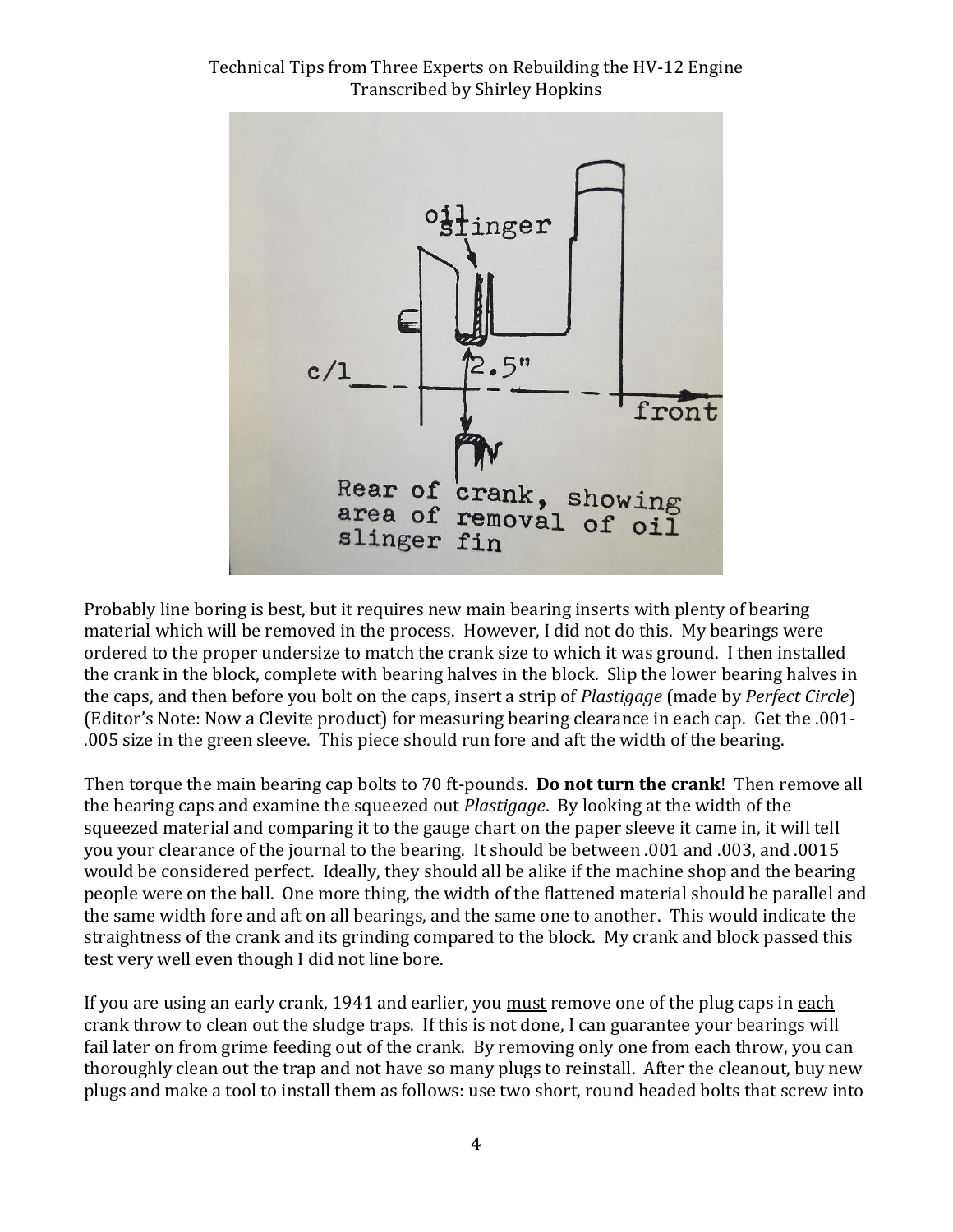a long nut. These two bolts are to act as a miniature jack to be placed between the crank throws. As you unscrew the bolts it presses against the new plug and dimples it in place. Since you do not want to distort the good plug on the opposite side, you can fit a plate of metal over it so the only one being pressed and dimpled is the new one. After the new one is dimpled in place to look similar to the original, you may want to use a sharp center punch and stake several marks around the edge to help secure the plug. These plugs must be firmly held in place because if you run up to 50 pounds of oil pressure, they can blow out if a good job is not done here. Use extra care on this. If you want to do a first-class job on the crank, it can be hard-chromed on the bearing surfaces for extra long life.

The final bearing fitting is the rod bearing clearance. Do the rods with *Plastigage* like you did the mains. Torque for connecting rod cap screws is 45 ft-pounds. They should measure from .001 to .003, with about .0015 preferred.

Examine the pilot bearing at the end of the crank, or in the center of the flywheel if yours is an earlier model than 1942, for wear, skipping, looseness or noise. If it is badly worn it ought to be replaced, and in any case, it should be cleaned and packed with grease. Examine the timing drive gear on the front of the crank. If badly worn, it will make noise and wear out the timing gear. Replace if necessary.

At this point the cam bearings should be pressed in the block. This usually takes a special tool to prevent bearing damage. All bearings except the rear one should have the oil hole pointing down toward the bottom of the block. This is to prevent another loss of oil pressure as wear takes place in use.

The cam should be inspected and any clean up should be done by an experienced machinist. Extra wear and noise will occur if the lobes are not in good shape. After the cam is given a clean bill of health, carefully install in the block. The sharp edges of the lobes can cut the bearings if it is just done sloppily. You can now check the gears and bearing plate that drives the oil pump and mounts on the rear of the block behind the cam. When gears and bearings on this plate check out, install and use sealer again under this plate and on the bolt threads. This is another point where oil could leak out of the block and into the clutch housing. Use care here.

With the cam and rear plate installed, choose your timing gear, fiber or aluminum. Aluminum will last longer, but sometimes makes a singing noise. Fiber may not last as long, but runs quieter. However, it has been said that the fiber gear will not endure under the extra valve spring load of the hydraulic lifter setup. Take your choice. If your crank drive gear is used, pick a timing gear that is at least .005 to .006 oversize, if possible. End play of the cam shaft can now be checked and is controlled by the front cover plate. End play should be about .010 from the timing gear to the back surface of the front plate. If too tight, dress the front surface of the timing gear hub. If too loose, shim between the cam hub and the gear and then bolt together.

There are two different cam grinds; the 1936-37 is for solid lifters and the 1938-48 is for hydraulic lifters. If you do not use the correct cam grind for your lifters, whether solid or hydraulic, you will have a noisier engine, and maybe poor performance. So choose the grind for your lifter choice.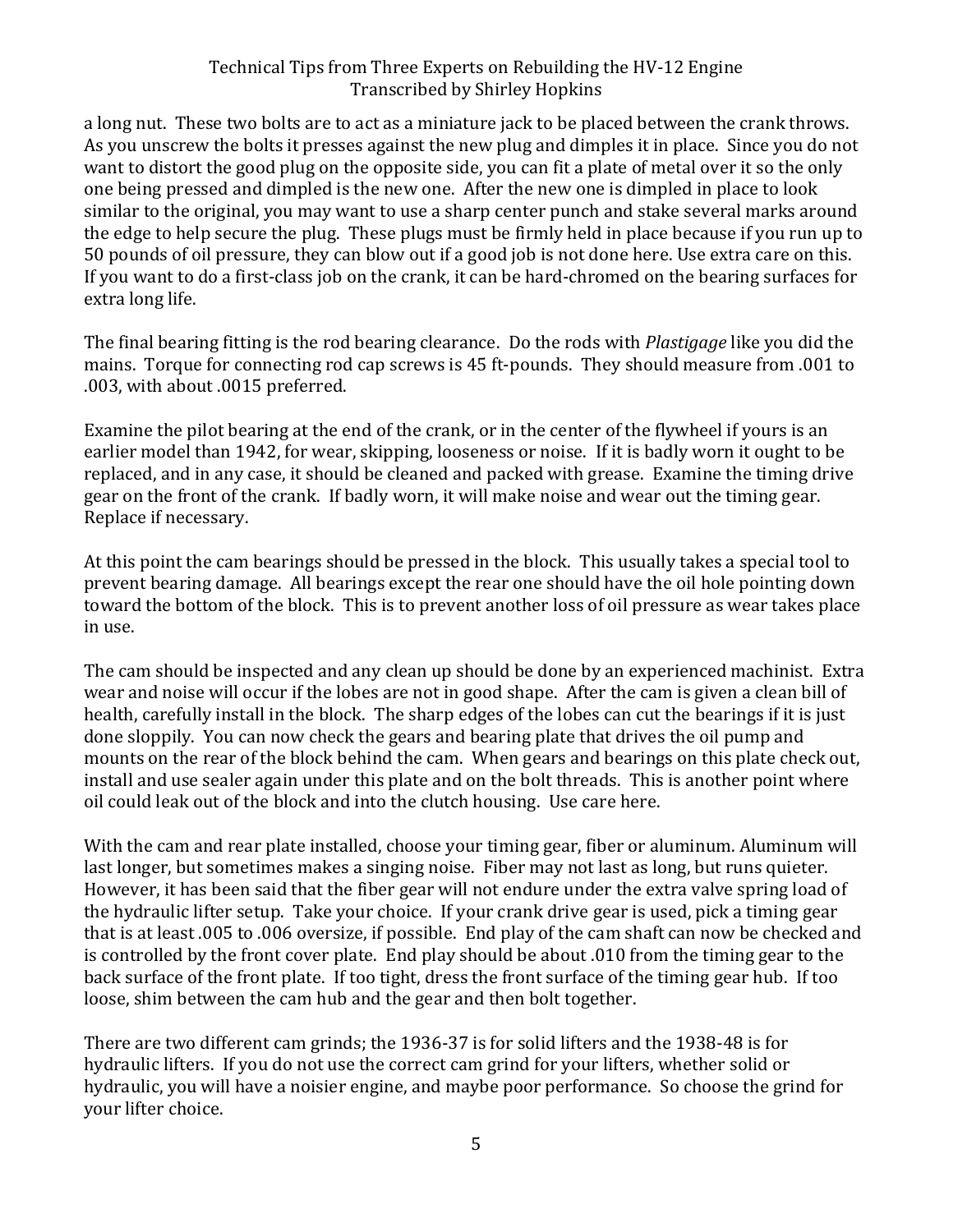If you choose solid lifters, the adjustable ones are the easiest to adjust and adjust again later in use, if necessary. The non-adjustable ones require grinding the valve stem off to get the required clearance of .012-.015.

If you choose hydraulic lifters, check first the lifter bodies, if they are used ones. They can be interchanged, and if scored on the bottom, they would need to be resurfaced to prevent cam noise and perhaps extra wear.

Now to choose 24 hydraulic lifters to go into the bodies. If you need new ones, they are still available from White Motor Company for White trucks. The only thing that is different is a long pipe stem on the lower end. This stem must be cut or scored and broken off to fit in the body. Be sure no filings get in the check ball valve in the bottom of the hydraulic push rod.

If you are using old lifters, a careful check and cleanup of all must be made. Clean thoroughly with lacquer thinner and alcohol. And do not mix plunger and lifter. To check these lifters (the manual calls them push rods), fill the lifters with a light oil like Marvel Mystery Oil. Pump up the plunger by hand and see if it holds pressure. If the check ball valve in the bottom leaks, and re-cleaning it does not correct this leak, the lifter is no good. All lifters that pass this first test can go to the next check. You need a calibrated weight to push down on the pumped up lifter to check the leak-down rate. I used my ¼" drill press, disassembled it and reversed the spring so the drill press pushes down instead of up. I installed my regular ¼" drill in the press with a piece of ¼ stock with the flat end in the drill. Fill the lifter several times to pump it up. Then allow the drill press with its spring reversed to push down on the lifter to cause it to leak down. A good one will take several seconds to leak down. If you have a new or known good one for comparison check the timing in seconds for leak down, or compare all of your old ones to establish an average time for most. You want to weed out the ones that leak fast, in comparison to the average good ones. On one that leaks too fast, you may prevent this, provided the check valve in the bottom is okay, by trying a different plunger. You will find plungers are different sizes; some too tight and some very loose, but you may be lucky to find a correct size out of lots of old lifters, to save a lifter that has a good check valve. After all checks are made, you then want 24 lifters that hold oil and leak down at a uniform average rate, and if they pass this test, they will work.

With cam and lifters in place, it is time to install valves. Lincoln valve springs should be used as they have more tension than the similar Ford springs. The Lincoln springs have wide spaces between turns at the top end and close spacing on the lifter end. We have several choices on valves and guides. The original guides were split and the same as the Ford's. Then in 1938 the intake valve and its guide were changed to prevent oil usage by the drilling of a little hole in the intake guide which bleeds enough air to stop the suction (or it was supposed to). This is the better of the split type, but still not good enough. You should use Ford 1949 to 1951 one-piece guides and valves.

Next, hand select the valve to guide fit and the best select fits use for the intake service. If you want better oil control than this, here are three suggestions. Les Keeton drills out the guide and presses in a bronze sleeve whose inner dimension is select fitted to the valve. I used this following method: put the guide in a lathe and cut an "O" ring groove inside the inner bore of the guide near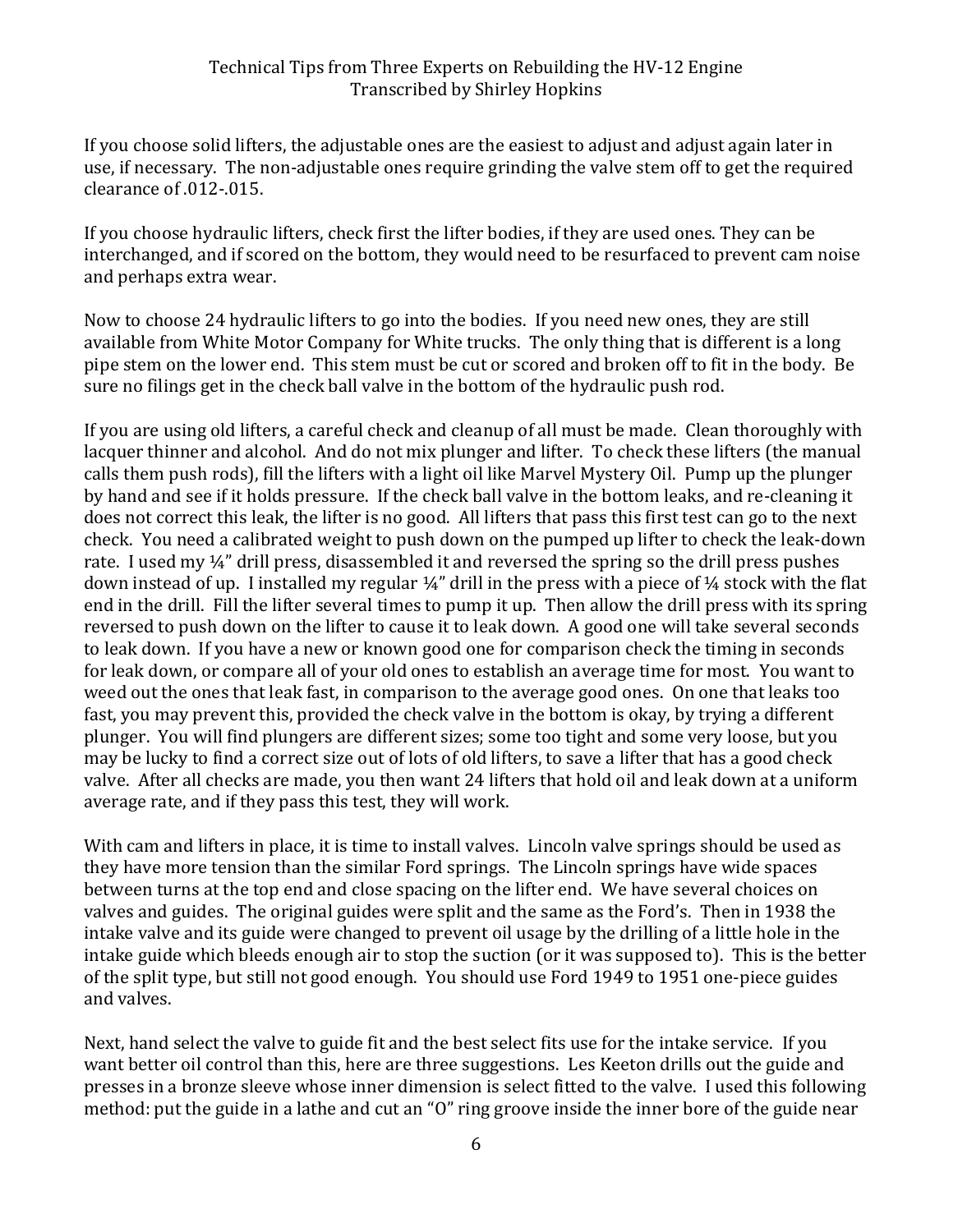the spring end to hold captive an "O" ring that just fits the valve stem. Then when the valve is inserted in the guide with the captive O ring you have a built-in oil seal. Another way is to add a press-on seal on the end of the guide made by *Hastings*. However, the guide has to be milled to fit the seal and you lose the bottom groove which is there for the valve assembly installation tool.

I prefer the O ring method, and I installed them on all 24 valves, even though most people say they are only needed for the intakes. Perhaps it was overkill, but the job was not all that hard to do. I hand lapped each valve to its individual valve seat with grinding compound for a perfect seal. With the then assembled valve and guides, install it in the block. Be sure the large seal around the guide that seals to the block is in place and fills out the block bore. I bushed mine out slightly to make a good seal. Then with a lifter bar, compress guides down and install the big horseshoe keepers to secure the assembled valve guide in place. At this point if these are solid lifters, clearance of .014 to .016 should be measured between valve and lifter. No measurement is needed on the hydraulic models.

Pistons and rods can now be installed. Note: Rods are numbered and if they are a set from the original block, try to keep them that way. If you have a good set of original iron pistons, I see no problem. If you have to buy all new ones, you may prefer the aluminum type. Sometimes aluminum ones may make a slight slapping noise in a cold engine, but other that that they are very good. If you are using old pistons, clean the ring lands and grooves thoroughly of all carbon, but not with a wire brush as you do not want to lose any metal at the rings lands and groove area.



Use care in installing the new rings to prevent breaking due to too much expansion. Les Keeton recommends Hastings rings as the best. To check for correct size ring bore, push a ring down part way in the cylinder bore using a piston body, and measure the ring end gap where the two ends meet. It should be .008 to .013. Grind it or file it down to between these dimensions. When the rings are installed on the piston, the top ring gap should be toward the front of the engine, the second ring gap to the rear of the engine and then evenly stagger gaps on the third or oil control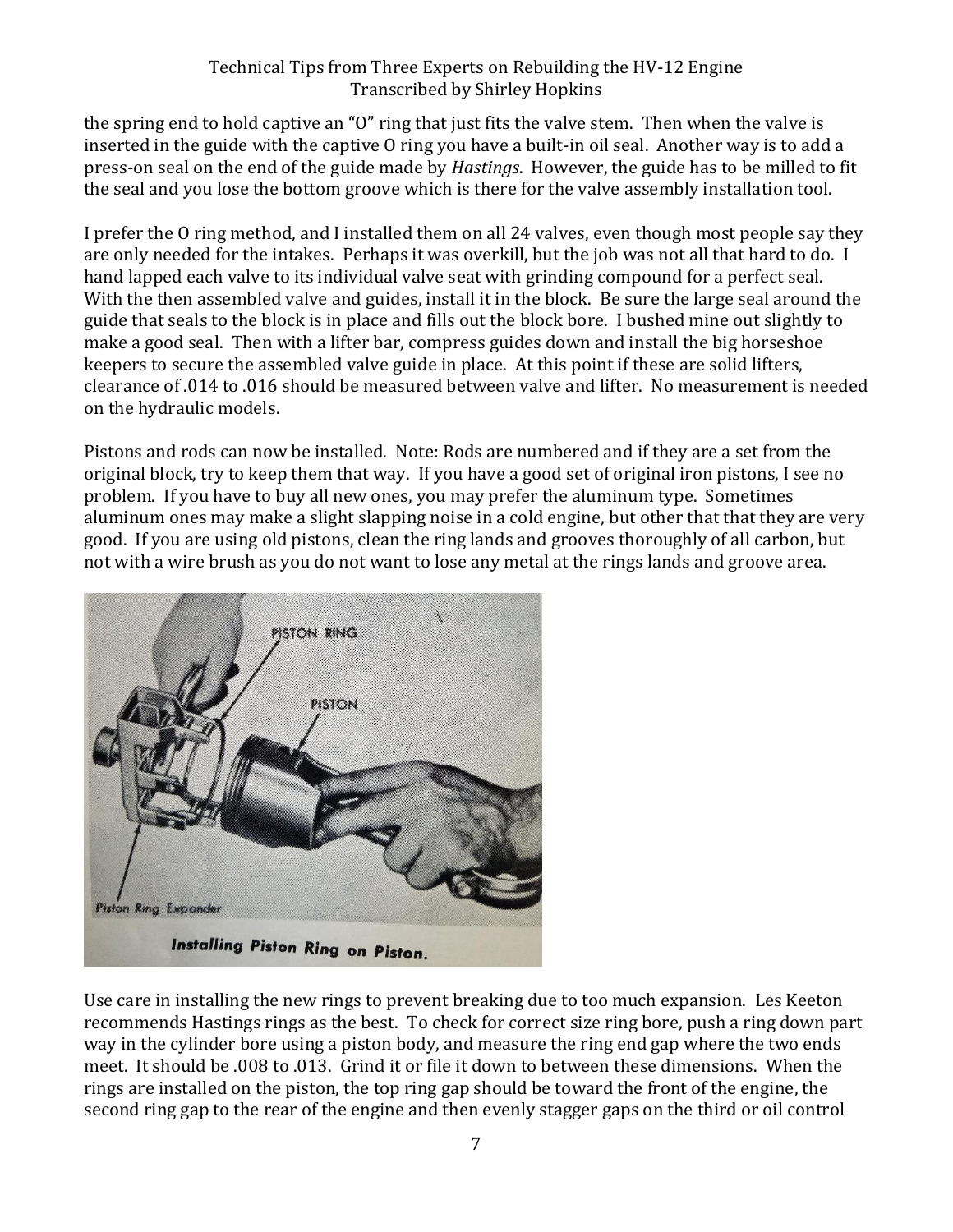rings. The piston pin should be a light slip fit in the piston. Apply some engine oil on the piston and ring assembly when ready to insert in the cylinder bore. A large hose clamp like a modern radiator hose clamp big enough to fit the piston will serve as a ring compressor, but it is better to use a regular ring compressor as it is quicker and will compress all the rings at once. As you slide the piston and rod assembly in the bore, watch the rod end so it does not score the crank shaft journal. Install the rod bearings and rod caps with the bolts and bolt keepers. Torque the rod bolts to 40 to 45 ft-pounds and install the safety wire in the main studs. Also, bend over the tabs on the rod bolt keepers against the flat of the nuts. **Be sure to use engine oil liberally on all bearing surfaces during final assembly to avoid a dry start.**

You are now ready for the clutch and flywheel assembly. The flywheel and pressure plate should be turned and trued up at a machine shop first, if necessary. Then use a small torch lightly on the clutch surface of the flywheel and pressure plate to boil out any oil residue. Do not get the metal too hot. Then clean carefully. Use a new clutch of the best variety you can get, which should be the very latest 1947 or 1948 Lincoln replacement clutch if you can find one. We are trying to get a good one to last and prevent unnecessary shudder when shifting gears. When the pressure plate is installed, a clutch pilot tool or an old transmission drive gear shaft must be used to center the clutch in the flywheel and pressure plate assembly. Failure to get this centered will make it impossible to get the transmission to insert in the clutch on engine assembly, so use care in the centering process as it will pay off in the engine installation.

Next will be the oil pump. There are three types: the old style, the post-war replacement – 5EH variety and then the best, 8EL or '49 Lincoln type. Even in the best of condition the old type does not provide enough flow of oil and usually not enough pressure. The 5EH type does a much better job and requires some modification of the pan baffles, if used on an early oil pan installation. This pan work would already be done on a late model engine and pan. The end play of the pump gears along with snug bearings on the shaft are key items to make the pump do a good high-pressure job. The '49 8EL pump will have the most pressure and volume of oil and is best. You do have to drill and tap a new mounting hole in the block so the pump can be mounted with the pickup tube pointed in line with the crank. You have to do this to get clearance for the oil pan. You should try the pan with the pump in place before you drill the mounting hole. You have to fabricate an oil pickup tube and screen for the 8EL pump or make one from a 5EH one, making sure it fits in the cavity in the bottom of the oil pan.

If you are using a pre-war crankshaft with plugs in each end of the rod journals, too much oil pressure could blow them out. An 8EL pump can deliver well over 50 pounds unless you shorten the bypass valve spring in the pump. You can do this two ways: either cut off one turn, as recommended by Les Keeton, or do as I did, use spacer washers under the cap nut for the spring which makes it act like a shorter spring. This would allow the bypass valve to open sooner and hold down the upper level of oil pressure to hopefully around 50 pounds.

When the pump is installed in the block, be sure the rubber O rings top and bottom are on the pump shaft and are lubricated so they will slip in place as the pump shaft is inserted in the block. To lose an O ring would reduce oil pressure from the pump.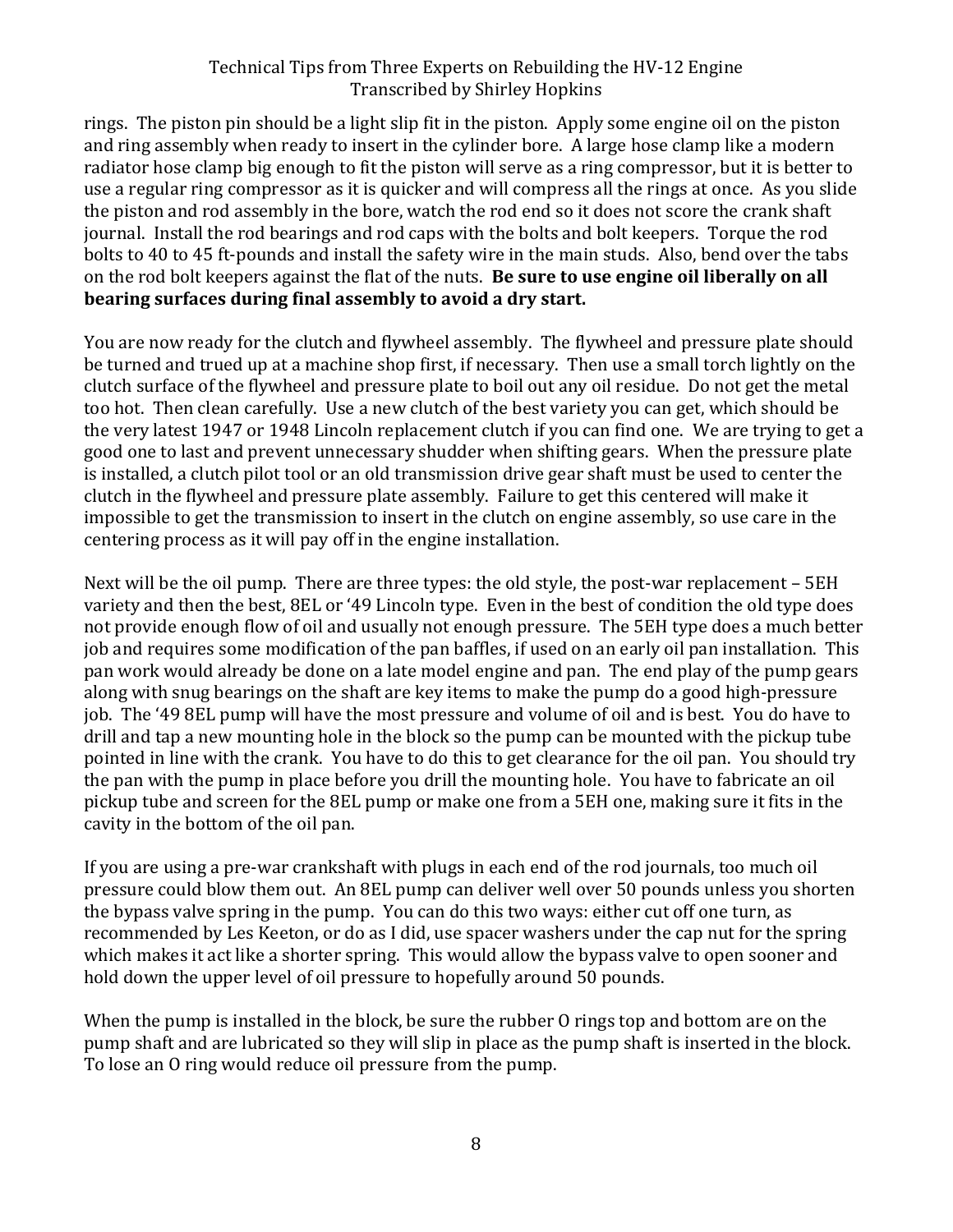If everything underneath the block looks good; crank, bearings, wires on the main cap bolts, pump installed and positioned correctly for pan clearance and oil pick-up screen, flywheel and clutch in place, and vibration damper and pulley on, it is time to install the oil pan.

Make sure the baffles are in place in the cleaned pan. Soak the upper and lower front seals a couple of hours in oil before installing in the pan and front cover. Install the lower half of the front engine seal in the front of the pan. Install the cork seal on the rear main bearing cap. Ford sealer type D7AZ-19554-B is good for these seal areas and the pan gasket. Use extreme care on sealing the pan, especially at the rear where the partition meets the block and cork of the rear main cap. Use sealant on only the pan side of the pan gasket. A leak at the rear goes straight to the clutch area. If you are working with the engine in the car, as when you are only checking bearings, tie the front end of the two gasket sides to the oil pan with thin sewing thread in the first four holes, as it is easy to displace the gasket when you are snaking the pan into place to install on the block.

If you have the block on an engine stand, you can see what you are doing and this step is not necessary. I used a fiber-type pan gasket cut from gasket material rather than a cork one which I thought was a little tougher and more secure. Do not forget the oil level float before the pan is installed, and do not crush the can as this will cause it to leak and the float will sink to the bottom of the pan and not indicate your oil level.

If all work is finished at the front of the block, seal the gaskets and install the front plate over the timing gear area. Exhaust manifolds can be installed with new gaskets at this time if you took them off. You will probably want to paint the block Lincoln green before the manifolds are installed, and also paint the manifolds with hi-temp black. The black will soon burn off, but will leave it a kind of clean gray and will look better than a rusty one. The pan should be gloss black.

One point here about the vibration damper. If it was badly rusted around the springs and retainers, it should be disassembled and thoroughly cleaned first before painting. If rust and corrosion have gummed it up, it will not perform correctly.

\_\_\_\_\_\_\_\_\_\_\_\_\_\_\_\_\_\_\_\_\_\_\_\_\_\_\_\_\_\_\_\_\_\_\_\_\_\_\_\_\_\_\_\_\_\_\_\_\_\_\_\_\_\_\_\_\_\_\_\_\_\_\_\_\_\_\_\_\_\_\_\_\_\_\_\_\_\_\_\_\_\_\_\_\_\_\_\_\_\_

Now that we have the bottom of the block buttoned up, we will address the top of the engine.

Now, working on the top side of the block we have several items to consider. If the engine is a hydraulic lifter model, the check valve at the rear of the engine near the fuel pump push rod needs to be either checked carefully for a broken spring, or a new valve installed under the big cap nut. If this check valve does not work, pressure is not held and regulated properly in the lifter supply line, and lifter noise can result. The failing item in the valve is usually the bronze spring worn in two pieces and keeping the check ball from seating. It can be repaired by drilling out the stake marks and unscrewing the pieces of the valve. A new spring can be made. Be sure to note the barrel shape. This should pop open at about 4 pounds of oil pressure. You can use a rubber battery filler to supply air, hook it up with the valve and a fuel pump pressure gauge. As you supply a burst of air from the rubber filler, the pressure gauge should jump up to about 4 pounds as the check ball unseats itself. Then when adjusted by screwing down the top slug, re-stake the valve assembly. The front check ball is a 3/8" steel ball and should be replaced if it is scored or pitted. The front spring is 1" long free length on hydraulic models.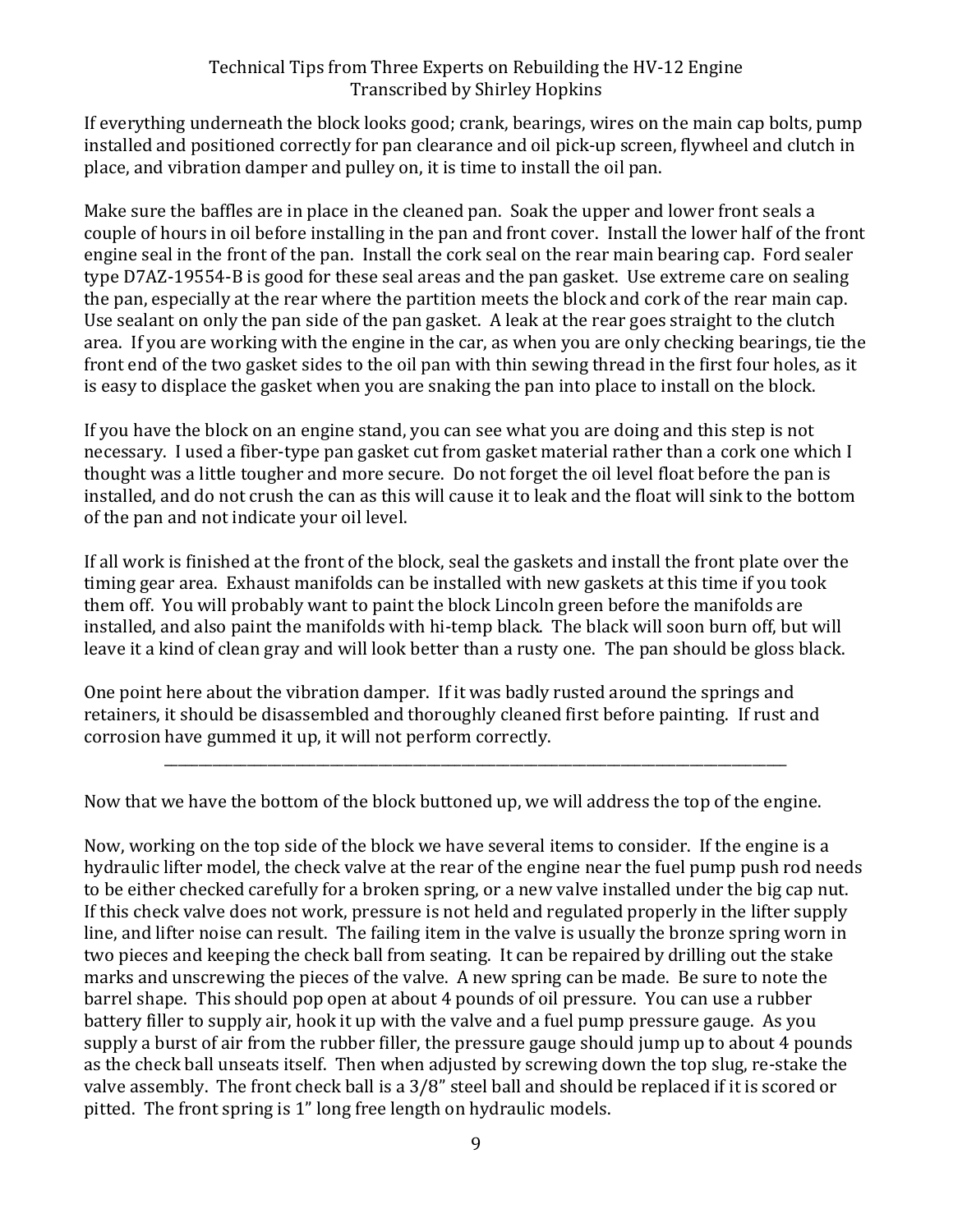If the solid lifter model is used, originally at the rear was a metering hole instead of a valve in the early blocks. Most people using a late block with solid lifters install a brass plug in place of the check valve to keep oil from flowing down the lifter supply line. In some cases they stop up the forward end of the lifter line also. Originally the front spring for the 3/8" steel ball was a 1 3/16" long free length. The purpose of the front spring and ball was to pop open at about 20 pounds oil pressure to flow oil to the timing gear. If pressure was low, and many were with some miles on them, the gear might not get much, if any, oil. Several ideas for a better oil supply have been tried, such as a small supply line from the big cap bolt in back run to the front to dribble down on the timing gear. Another idea was to drill straight down from the check ball area and hit the supply line for the front cam bearing. Then plug the front end of the continuous pressure to the timing gear. I did not modify this on my hydraulic model, and if you run good oil pressure like 45 to 50 pounds cold and 15 pounds or so hot idle, the normal oiling method should keep the gear lubricated.

Another item to check carefully to preserve good oil pressure is the fit of the fuel pump push rod in its bushing which is pressed in the block. If either is worn badly, oil pressure is lost or reduced here, so either or both should be replaced. The bushing should be replaced before the cam is installed if this item is bad.

We will discuss engine breathing here, specifically the crankcase and valve area. The HV-12 was woefully inadequate in this regard. The original setup is a small tube from the intake manifold to the air cleaner. This worked passably at high speeds, but did very little at slow speeds like much of our driving is done. There are three ways to improve this: some sort of forced blower method, a down draft tube similar to later model Fords mounted on the oil pan, or a PCV (Positive Crankcase Ventilation) valve. I chose the PCV valve method because it works at idle, and left my regular air cleaner tube in place for high speeds. On the PCV installation, I mounted a plate under the carburetor from a Stewart Warner gas heater kit, and screwed in a PCV valve like the 1964 Lincoln used. Then I routed a rubber hose from the PCV valve forward to a U-shaped piece of small piping which is inserted into a hole drilled into the front of the intake manifold in the center of the generator slotted mounting bracket. In this way air is pulled in at the back of the block through the oil filler cap, all the way through the internal block, and sucked out at the front to the carburetor, just like a modern car. The carburetor will adjust to a smooth idle just as well as before.

For those who want to go the crankcase vent and road tube route, use the 1954-57 Ford ventilator which can be mounted to the side of the oil pan. It requires some brazing, and the cutting of a 1 7/32" in the pan. Bernie Holland (*Ed. Note: Bernie Holland was a west coast parts vendor who passed away in 2005*) handles these and the adapter plate is included in the kit, as well as instructions for mounting. Any method of ventilation you use will extend the life of the HV-12, by ridding it of the corrosive interior fumes with which it is plagued. That is the reason why so many people have said in the past that you have to drive an HV-12 hard all the time, it was the only way to get rid of the fumes, which immediately then found their way into the car and gagged the occupants. The fume exit was at the oil filler cap, which sits right in front of the cowl ventilator!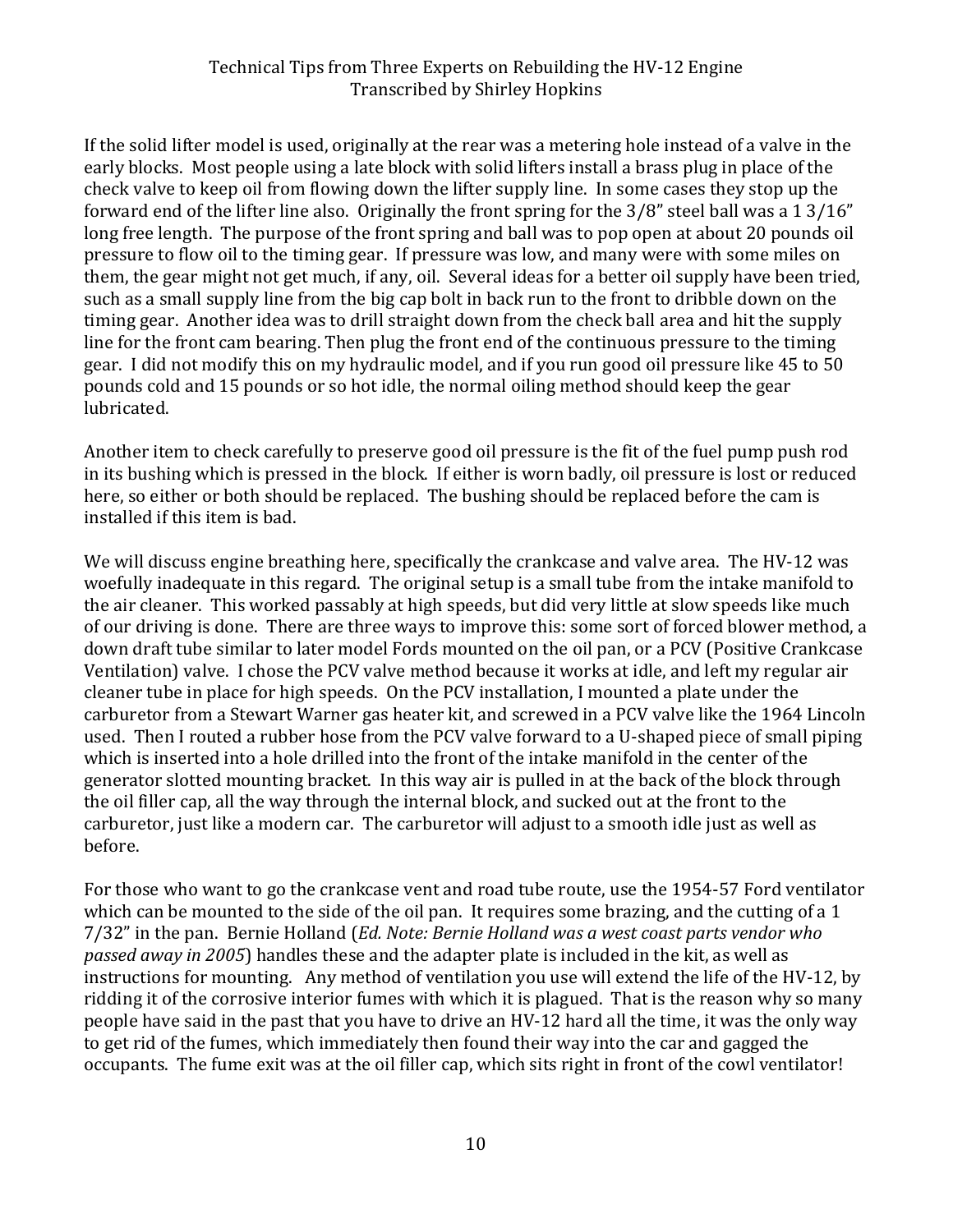If all items are accounted for so far, the intake manifold and heads can be installed. I use a copperbased sealer lightly applied to the head gaskets before installation. The metal or copper clad gaskets are okay for cast iron heads, but only the fiber type should be used on aluminum heads. Torque head bolts in a pattern like the book, basically starting in the center and working out in all directions. Iron heads are torqued to 40 to 50 ft-pounds, and aluminum 35 to 40 ft-pounds.

After the engine has run and warmed up, iron heads should be re-torqued while hot. On aluminum heads, let them cool off after running, then re-torque. To monitor oil pressure or check the gauge, you can install a fitting in place of the pipe plug at the rear of the engine block near the oil filter supply pipe. This fitting can mate with a hose to a gauge such as a refrigeration charging unit and provides an accurate method of measuring oil pressure. The brass fitting can then be capped when finished.

It is not a bad idea to turn over the engine till oil pressure is developed so nothing is dry when starting. There is some controversy here as it has been said that you can do just as much harm turning it over for a long time with the starter until the oil pump gets the oil up to the bearing surfaces, as it would be to turn the engine on and let the pump lubricate it in the normal manner. It is a good argument for using oil as you assemble the engine, on any surface that is going to rub against anything else. Some people push the car, and some use a 12-volt battery to help the tight engine start in the beginning. If you use the 12-volt battery, do it in short spurts of about 10 seconds, as a long session will harm the starter electrically. The starter, carburetor and distributor must all be in good shape to help start a tight engine. The carburetor should be filled with gasoline to within  $\frac{1}{2}$ " of the top of the bowl, as of course, the fuel lines will be dry when you hook it up. With a little bit of gas, air and electricity, it is bound to light off.

A good procedure for timing of the distributor is as follows: before the heads are installed, find top dead center of number one piston (front on left side). Make a mark on the front vibration damper disk at twelve o'clock or straight up, using the distributor front center boss as a guide. Turn crank counterclockwise and make another mark with white paint ¼" from the first. This represents 4 degrees BTDC. Then turn the crank till the next firing piston comes up which is number four (the second from front on the right side). Mark TDC and the 4 degree BTDC as before. Now you can use a timing gun as in the next paragraph.

The points should be set at .014 to .016 spacing. Then while engine is idling, a regular dwell meter set on 6 cylinder setting is connected to each half of the coil at the condenser, and dwell should be 34 degrees to 36 degrees. Points should be readjusted to achieve this dwell like a modern car. Then, with a timing light, first connect to #1 cylinder and time to the 4 degree BTDC mark by moving the timing marker screw and scale up or down on the distributor side. To then time the # 4 cylinder with the light, adjust the second timing screw which is located under the first screw's calibrated plate. You can carefully remove the plate to set this screw and then re-check #1 piston with the first adjustment. The vacuum brake screw can first be set about ½" out from the lock nut. Then counterclockwise turns of the screw will start to make the car "ping" under a load. If the engine just barely "pings" under a heavy load, this is the ideal timing for peak power and performance.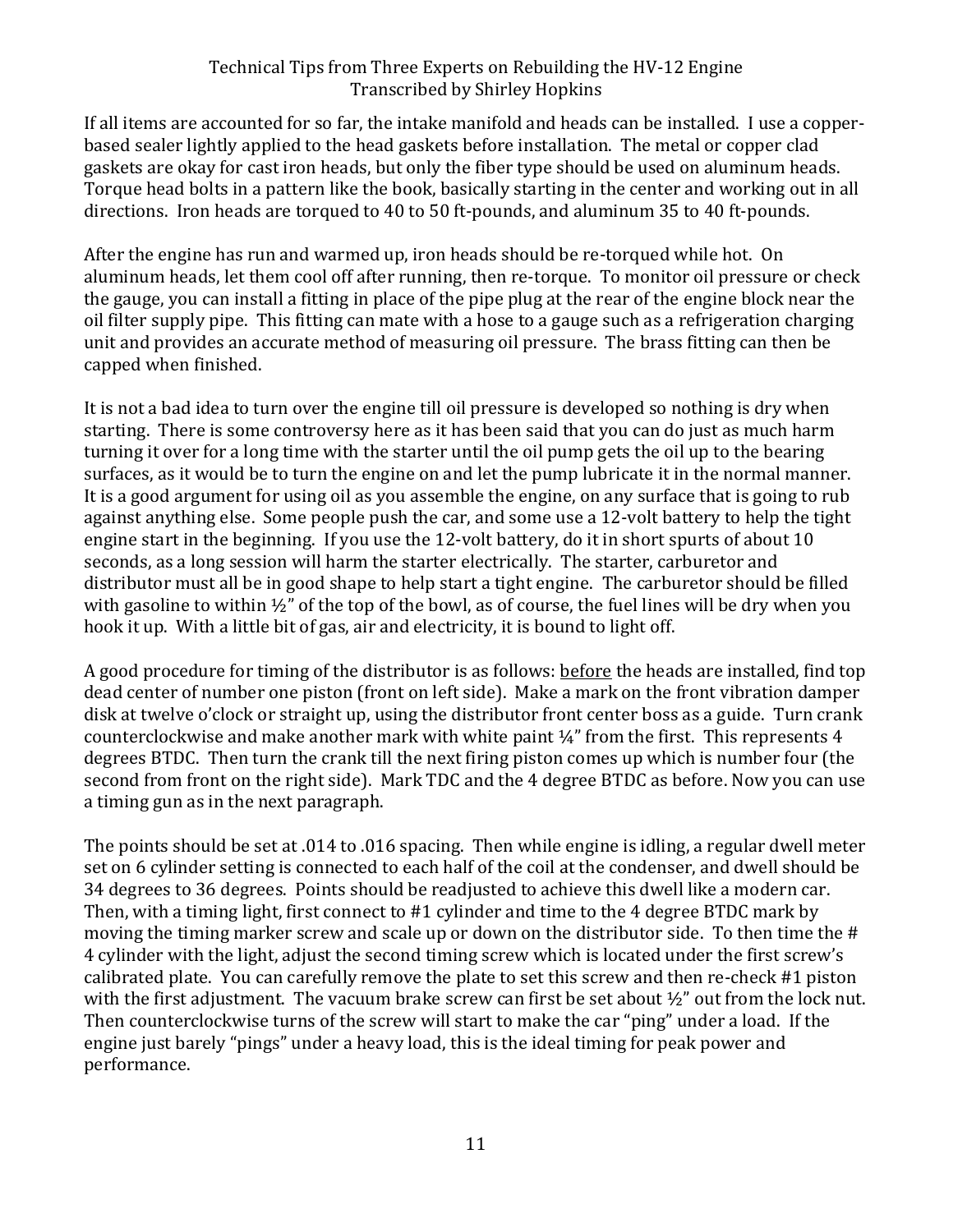We should now review the list of modifications that we may do to the HV-12 that were not standard, or original.

- 1. Crankshaft rear slinger fin removed and Ford-type shaft seals installed.
- 2. 8 EL oil pump for better flow and pressure.
- 3. Solid lifters in 1938-48 models.
- 4. Removing brass check valve if solid lifters are to be used in 1938-48 cars.
- 5. One piece valve guides and Ford valves to fit.
- 6. Oil control on valve guides either by bronze sleeves in a select fit, or Hastings valve guide seal, or captive O ring installed in lower end of the valve guide.
- 7. Various methods of supplying more oil to timing gear like drilled passages or added supply line to feed gear.
- 8. Addition of timing marks on vibration damper to aid in future timing checks of engine.
- 9. Crankcase ventilation by either down draft tube or PCV valve installation.
- 10. Brass water baffles at rear of water pumps to aid in engine cooling.
- 11. A method of balancing out engine vibrations after engine is installed and running.

Engine balancing can be achieved as follows: Hook up a tachometer on point-to-coil connection to monitor vibrations at various RPMs. You may notice several vibration peaks so work on the worst RPM vibration first. Tie a small piece of wire on a dash knob and steering wheel. When the RPM of the worst vibration is reached, note the amount of motion of this piece of wire like a gauge. When you hit perfection, the wire will get almost still at various RPMs. By removing the clutch inspection plate, you will see nine holes in the back of the clutch pressure plate assembly. The idea is to install a lead weight in a hole, one at a time, as you retry the engine to hunt improvement. I poured my weights from old wheel balance lead weights. I made a piece about  $\frac{1}{2}$  to  $\frac{3}{4}$ " long that just fits the hole in the clutch assembly, mark with a chalk mark the starting hole, and you can secure it with masking tape for each trial run.

When you hit the right spot, you will notice an improvement in vibration. When, like the wheel on a car, it may take a second or third weight to finish the job to perfection. It may sound like a slow job, but the reward of a very still engine while running is well worth it. When all the weights are finally decided as to how much and where, I secured them in place by drilling a hole in the lead cylinder, off center so a sheet metal screw will screw in, the treads poking out of the lead cylinder and grabbing onto the metal side of the hole in the clutch assembly. This will hold them in securely.

Another balancing trick involves drilling out the holes in the clutch housing and tapping them, as shown here. Then you can screw in pipe plugs where necessary to balance the engine.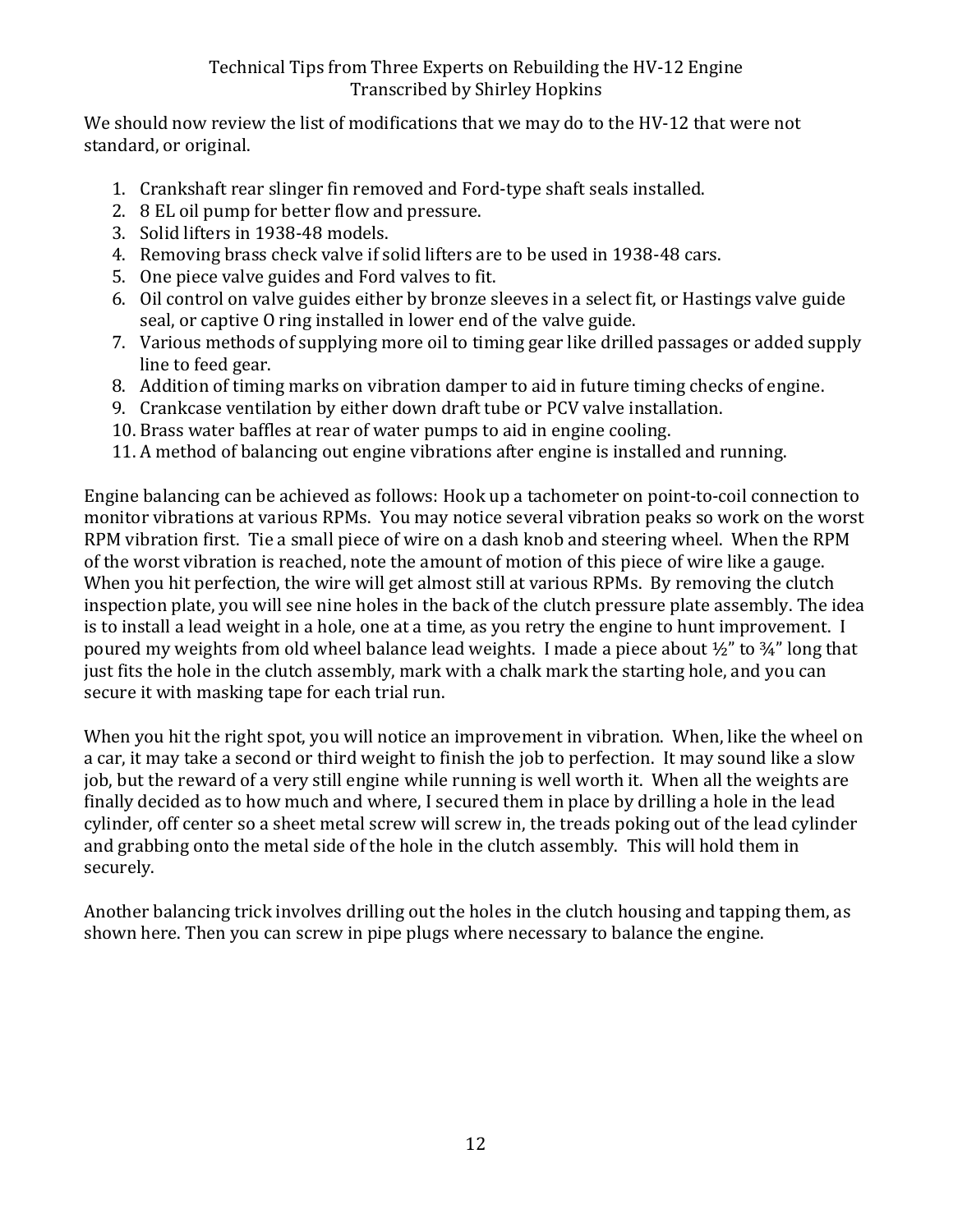

A floor jack holds up the end of the engine.

The rest of good engine performance will depend on all the regular items that affect a car running well, for example, a good carburetor, proper fuel pump pressure, good ignition system (complete including coil, points, wiring, rotor, spark plugs, and distributor terminal plates), and complete electrical system from battery to starter and charging system.

Actually, the engine requires little more than any engine to make it run well besides the modifications that were aimed at factory shortcomings or a series of improvements. The best engine reference book is the *Repair Manual Lincoln V12 Engines, H Series 1936-1947, No. 3693***,**  dated January 7, 1947 by Ford Motor Company.

The final reward cannot be measured in time or effort. When people who really know cars listen to the V12 idle, or better still, drive it to compare it to our modern cars, they are usually astonished at the smooth response of the 12. You then look at the good oil pressure on the gauge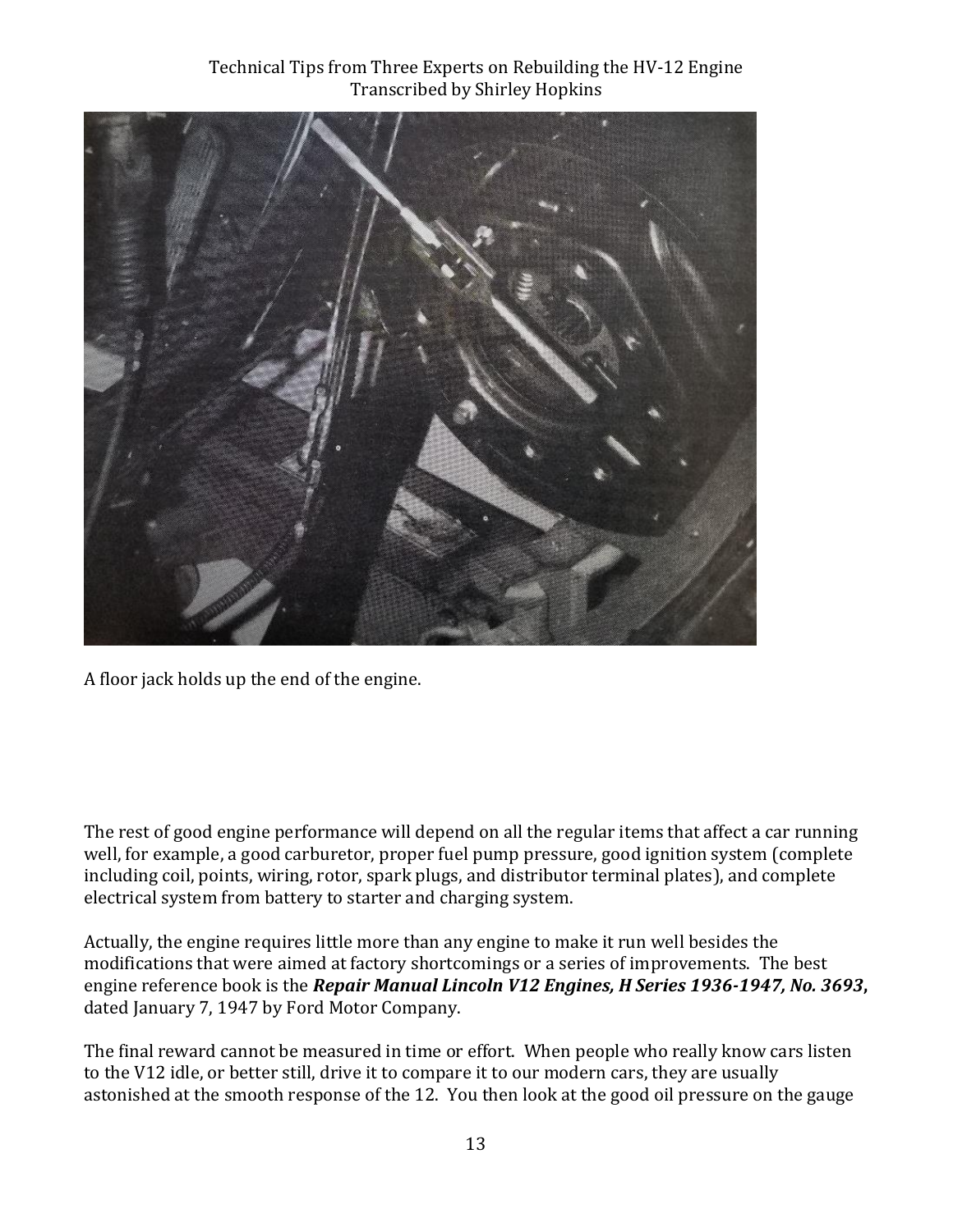and expect up to 18 MPG with overdrive or two-speed, up to 1,000 miles before oil is needed after break-in, good engine starting and running, and if and when these tests are achieved, you have finally arrived in a V-12.

# **Details on Rebuilding the HV-12 Your Mother Never Told You** by Robert Prins

A few issues back, Jake Fleming, the Wiz from Dallas, Texas, wrote about the general steps in rebuilding the HV-12, and in the past 40 years there have been hundreds of tips by a host of experts, experienced "non-experts" and dilettantes on how to improve the mill. WHY?? Let's face it, demons, the beast is a beast: poor cooling ability, poor oil distribution, low horsepower to weight, (1938 on), predilection to use MUCH oil after break-in, high repair to mileage ratio. All in all, if FoMoCo had spent more research dollars it would have alleviated our primary problems. But there it is, folks, and we have to live with it. I have given up defending it as a waste of time. Its enemies (mostly GM types) won't buy FoMoCo anyway, so why argue with a closed mind. Our chosen LOVE has a wart. BIG DEAL. So what's good about it? Well, it is a most beautiful engine to look at, especially the intake manifold. It is FAST, faster than most of the competition of the day – Why would ALLARD have used it? In fact, it is a superior power unit at speed. Pat Phillipi once said that the best way to preserve the V-12 was to drive it all day at 80 MPH plus - gets the gunk out, allows the oil pump to finally get oil to the right places, keeps rings loose, and allows the water pumps to get coolant to the rear of the block. Overdrives help MPG and keep RPM noise down but this engine needs to run at 4,000 RPMs plus. Another good point, once the HV-12 gets to the oil burning, or rather, oil using stage, it is good for 100,000 miles more – THAT can't be said for the competition. That is, if you don't mind blue smoke. There are quite a few things that can be done to improve what FoMoCo wouldn't. In the next issues, we will hold a forum in these columns to that end.

OILS - There has been much MIS-information bandied about over the best oil to use in an HV-12 engine. If you contact any engineer in the oil, motor oil, that is, industry, you will be told in no uncertain terms to use the BEST "SF" multi-viscosity, HD oil that can be had. Yet, to hear old time mechanics talk, the single grade, non-detergent oil is the "ONLY" oil to be used in ANY old engine.

QUESTION: Who knows more about oil lubrication, Oil Engineers or "OLD" mechanics? Pro View...The new oils are better lubricators. The new "SF" grade oils have slippier qualities, better clinging to surface abilities, higher heat-to-breakdown ratios. The ability to keep dirt in suspension so it can be thrown out at change, rather than kept in the engine at change, longer viscosity life; the ability to hold viscosity at high heat. Con View…The engine was designed for the non-detergent oils (Detergent oils weren't around then), dirt can find a cozy corner to hide in and not get in the way. There is no full flow filtration system to catch dirt. There must be others.

If you are re-building your V-12 and all parts have been "cooked" in a machine shop hot tank, especially including the block, so that you are starting out with a clean "new" engine, by ALL MEANS use the latest "SF" grade multi-viscosity oils. You would be crazy not to. However, if your engine is an older re-build or "original" and well run-in, say 30,000 plus, continue using the older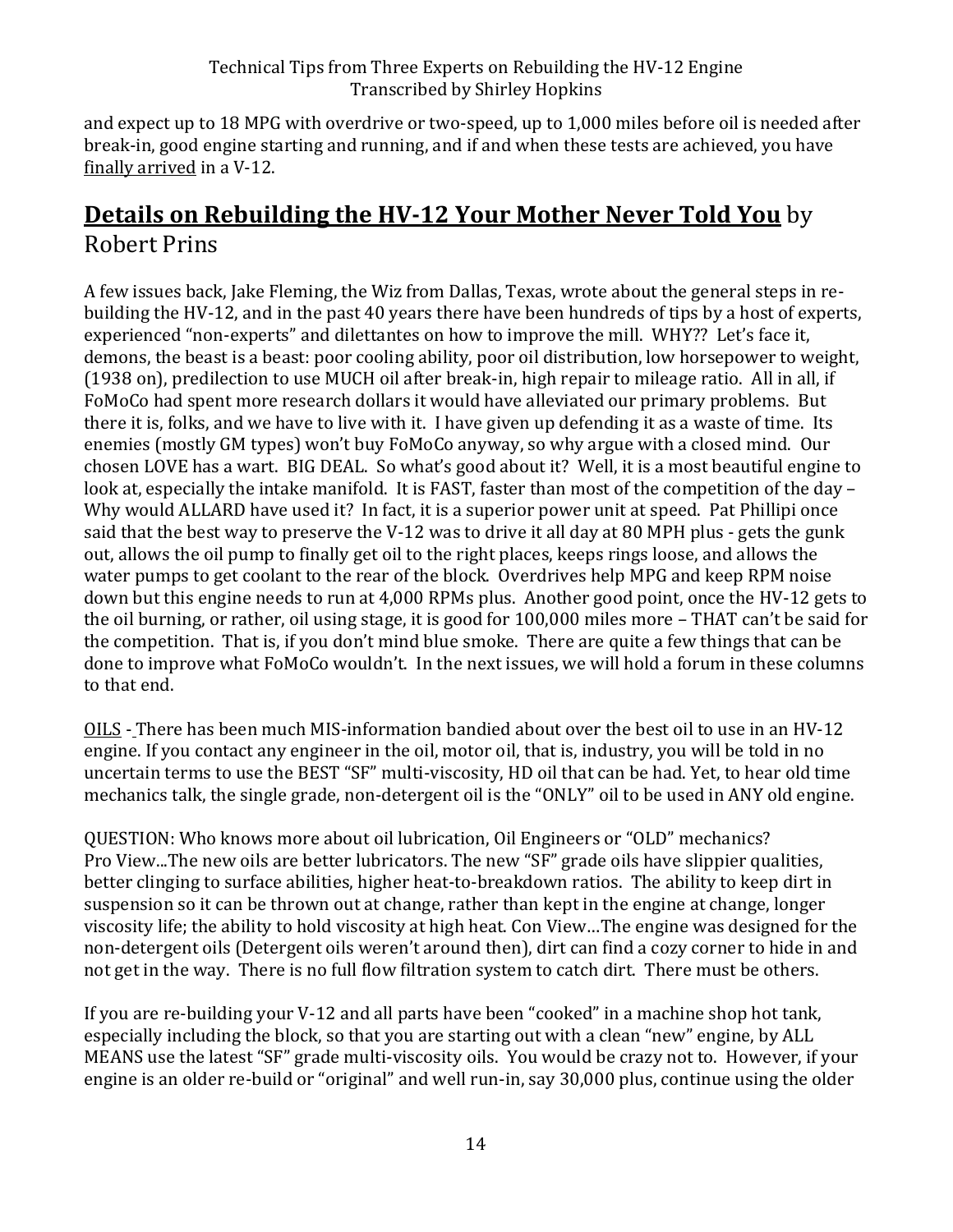non-detergent oils as the new oils might dislodge lots of gunk and perhaps ruin what you now have.

As the old V-12 does not have a full-flow filtration system like the new engines do, you should change oil every 1,500 to 2,000 miles, including the filter. Whichever oil you choose to use, KEEP THAT V-12 CLEAN, Not outside, INSIDE.

#### WHY NOT USE SOLID ADJUSTABLE VALVE LIFTERS?

Blasphemy you say! Nonsense, say I. Les Keeton of Anderson, CA uses this setup and his V-12 is the quietest engine in the universe. There are some hitches. The re-builder (you) needs to take care of some important details.

- 1. The oil feed folds for the hydraulic lifter galleys, both front and rear need to be blocked off (see Fig.1). These oil passages are not needed for the solid lifter. Flat heat Ford V-8 engines do not have these oil passages for the solid lifters, so the V-12 doesn't need them either. The proper solid adjustable lifters have side grooves which pick up oil from the crankcase via splashing. (See Fig.2).
- 2. You should (not must) use a 1936-1937, H6251 camshaft or have your 86H or 06H-6251 camshaft ground to 1936-1937 specs. If you use the hydraulic valve lifter camshaft (86H or 06H) as is, be prepared for some clatter as the lobe contours are for hydraulic lifters ONLY.

Specs for the 36-37 Camshaft are as follows:

| <b>Intake Opens</b>   | <b>Intake Closes</b>  |
|-----------------------|-----------------------|
| (Degrees B.T.C.       | (Degrees A.B.C. after |
| before top center)    | bottom center)        |
| 19.5 degrees          | 54.5 degrees          |
| <b>Exhaust Opens</b>  | <b>Exhaust Closes</b> |
| (Degrees B.B.C.       | (Degrees A.T.C.       |
| before bottom center) | after top center)     |
| 57.5 degrees          | 16.5 degrees          |
|                       |                       |

3. An oil line, made up of 1/8" brake line must be installed between the rear and front 6666 oil relief plugs (See Fig. 3). This way the cam gears can have plenty of lubrication, something they did not get much of with the hydraulic lifter setup. Drill and tap each 6666 oil plug (center top) for a 1/8" pipe size 90 degree inverted male elbow, tube size being also 1/8". The tube must be custom fitted to each end with an inverted flare and 1/8" male fitting (See Fig. 4).

The solid adjustable lifter to get is the SEALED POWER #AT-770 still available at any good auto parts outlet. As stated previously, they have large lubrication slots that pick up oil from the splashing of the crank as it revolves. If the lifter oil passages are not blocked off at the source, most oil pressure is lost at the first two lifters and all pressure by the third and fourth. It is not essential pressure like crank and rod bearings but it is wasted, so block them off and let the cam gears get it. Adjustable lifters should be set .014 cold, between lifter top and valve stem bottom;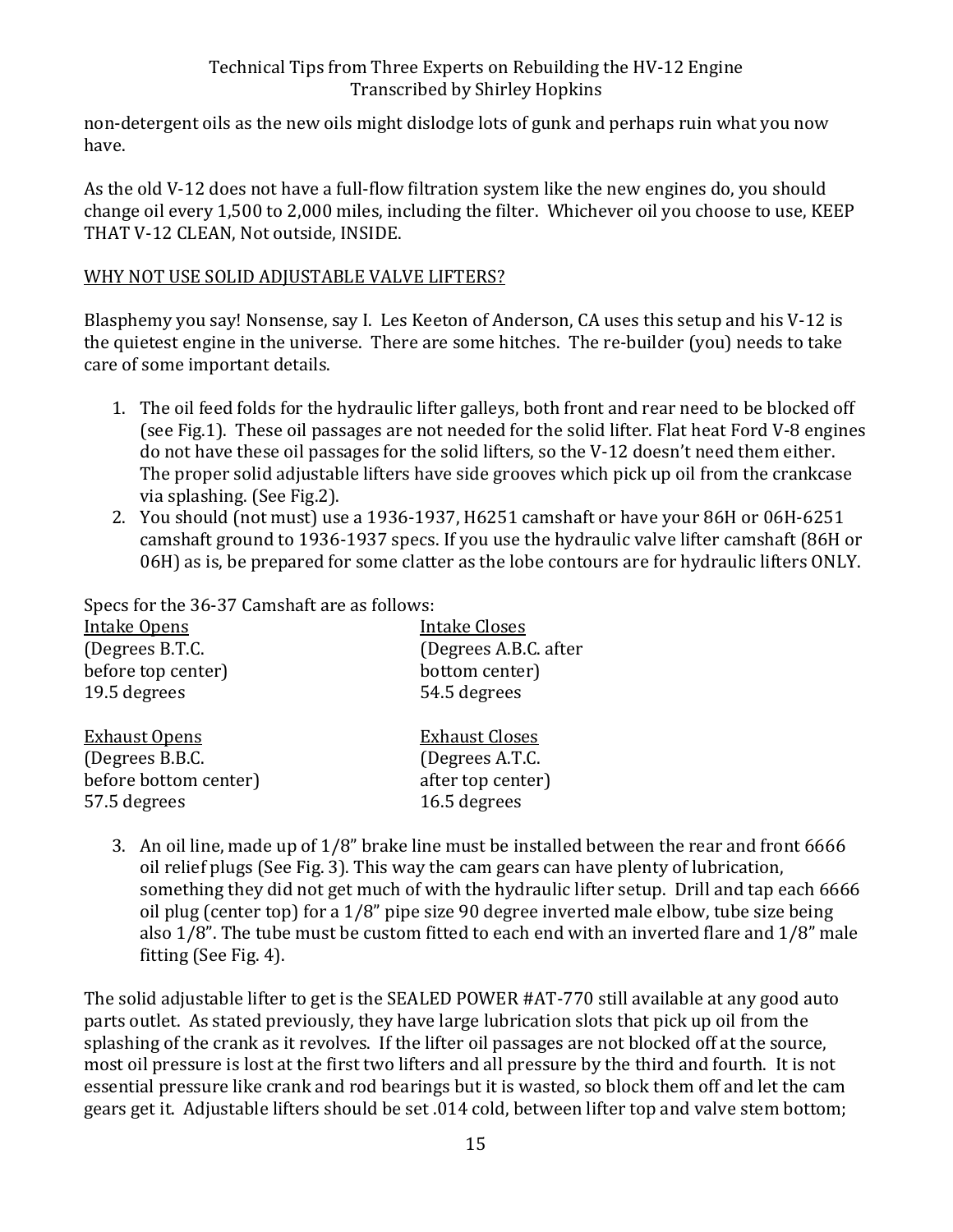then re-set again after a run-in, hot. You can use the old '36-'37 solid lifters (non-adjustable) if you do not have to grind the old '36-'37 cam, but if you grind the camshaft you must use adjustable lifters. With this setup you gain a lot of oil area so need less oil volume; consequently, the old 86H-6600 or 06H-6600 oil pump. It pumps half again as much oil in volume, but you must use the 56H-6688 oil pan tray to accommodate the pickup. Best yet, use the *Melling* M-19 oil pump, made to replace the pump in the 1949-1953 Ford engine. It bolts right in except you have to re-direct the oil pickup tube, no big deal, believe me. This M-19 pump uses helical pump gears and is as good as or better than the 56H pump. I have come to believe that the much touted 8El (1949-1951 Lincoln V-8) pump has too much volume, if that is possible; is too expensive and overrated. I had one in my 1947 Continental Cabriolet and had valve float and dramatic loss of power at 55 to 60 MPH when accelerating---who needs that? Oh yes, the *Melling* pump is also still available at your friendly auto parts outlet for about \$25. ADAP also carries them under the SEALED POWER name- --ask for the '49 – '53 Ford-Lincoln pump.

#### VALVES – USE THE CHEVY 327

Les Keeton came up with this one. While slightly longer, the Chevy "small block" or "327" engine exhaust valve is a high-quality valve, with a heavier, thicker head and a hardened steel stem end. It is superior to the 06H "split guide" and the 8BA Ford "solid guide" valve. It is also a better grade steel with a higher heat range. The stem diameter is identical to the 8BA valve, so no adjustments need be made in the 8BA one-piece guide. This valve is a must, it would seem to me, if the camshaft has to be re-ground as either the valve seat would have to be sunk or the lifter body changed (Ed. See Alan Whelihan's column on this). About .100 needs to be ground off the stem end when using the hydraulic lifter, but this valve can be used as is with solid adjustable lifters. Use the first groove for the spring retainer locks. (See Fig. 5).

# **MISCELLANEOUS HV-12 REBUILD TIPS** by Tom Lerch

- 1. The connecting rod locking tabs that prevent the rod bolts from turning are always available from Earle Brown of Pennsylvania (listed in the roster and in Classified ads in *The Way of the Zephyr*), who has a goodly supply of them. They may also be available from your handy parts store as Dorman part number 617-206, size 13/32, called a star washer and packed 25 to the box. You'll need them, as the old tabs invariably break off when you try to re-use them.
- 2. The HV-12 engine rebuild manual cautions you to keep the numbers on the rods towards the front of the engine. This means the numbers on the rod ends and the bearing caps, **not** the 86 or 06 or 26H casting numbers on the rod. The rods are numbered 1 to 12, **stamped in**. Just one rod in backwards makes a clatter, six in backwards makes a helluva racket. (But beware – I have taken them apart and found all kinds of numbers in no sequence, indicating that whoever did it replaced rods and caps from another engine and did not bother to file off the old numbers and stamp in the correct ones. Tech. Ed.)
- 3. Check end play on the crank. Be sure it is al least .002" minimum to .006" Maximum. No end play will quickly ruin the rear main due to galling or overheating. Too much end play makes noise. Check with a feeler gauge between the forward edge of the rear main bearing cap and the machined surface at the bottom of the counterweight cheek in front of it. Check this before putting the rods in. If there is no end play, remove the rear